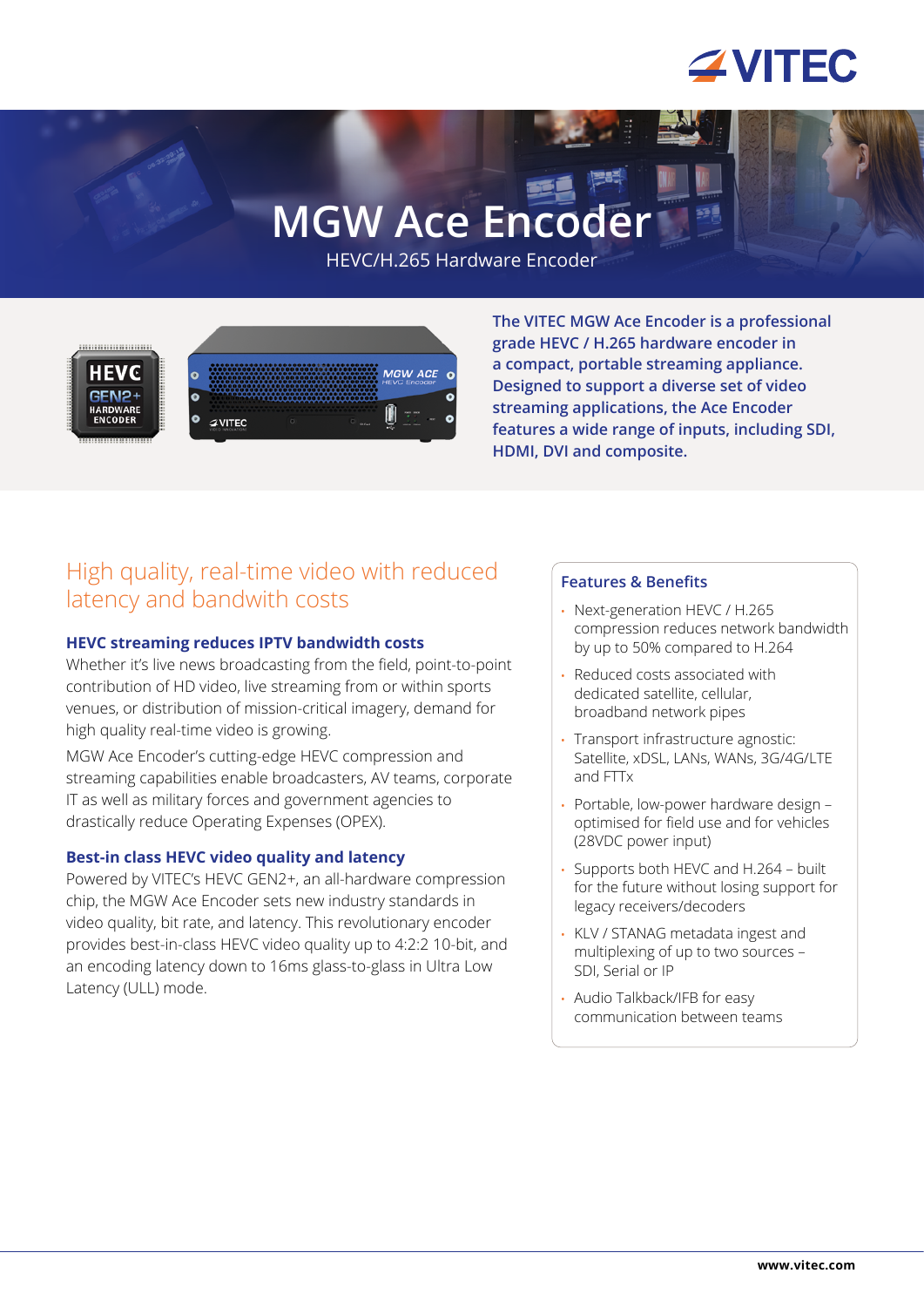#### **Applications**

#### **Broadcast / Enterprise**

- Satellite news gathering and field broadcasting
- Low Latency point-to-point contribution over Internet using Zixi™, SRT or ProMPEG
- Remote / At Home production (REMI) over dedicated transmission links or the Internet
- Bandwidth efficient HEVC pointto-point streaming concurrently with live event distribution through Content Delivery Network using RTMP streaming (certified on Akamai's CDN and AWS Media Live)
- Sharing PC Screen views over IP with local and remote users
- Full HD 1080p monitoring

#### **Intelligence Surveillance Reconnaissance**

- Streaming Situational Awareness and FMV content across LANs and WANs with KLV / STANAG metadata (up to 2 KLV streams supported)
- Intelligence, Surveillance and Reconnaissance (ISR) video from ground and airborne vehicles over RF link or satellite
- Streaming full motion video to desktop, TV and mobile devices over bandwidth-limited pipes

#### **Ultra Low Latency over the internet**

Whether for covering an event or for sensitive applications, the MGW Ace Encoder is designed to provide the best possible viewing experience. Thanks to its ULL mode, the Ace Encoder delivers unprecedented low glass-to-glass latency even over lossy networks or the Internet.

#### **Flexible connectivity options with H.264 backward compatibility**

The MGW Ace Encoder integrates with any video environment and offers a large selection of input, including 3G-SDI, HD-SDI, SD-SDI, DVI, HDMI and Composite video as well as analog and digital audio (embedded and discrete). The on-board hardware scaler can be used for real-time downscaling, cropping, frame-sampling delivering an optimised video output for your application.

A built-in video matrix enables routing of video sources to both the HEVC and H.264 compression cores for simultaneous H.265 and H.264 streaming. As a result, the Ace Encoder allows bandwidth efficient point-topoint H.265 streaming concurrently with H.264 RTMP streaming for large audience distribution through a Content Delivery Network (CDN). Certified on Akamai's CDN, MGW Ace Encoder ensures an optimal quality of service.

#### **JITC Certified - KLV / STANAG metadata ingest for Intelligence, Surveillance and Reconnaissance (ISR) Applications**

VITEC's MGW Ace Encoder was the world's first all-hardware HEVC ISR encoding system to receive the JITC certification, ensuring it delivers a HEVC MISB-Compliant IP stream. The industrial-grade design combined with the low power consumption allows high-quality Full Motion Video (FMV) streams to be delivered from the field through the most constrained network links. The secondary H.264 compression core allows Ace to deploy the next-generation ISR encoding solution while continuing to support legacy end-points and older IPTV receive suites.

#### **The most complete HEVC offering for IPTV and Full Motion Video**

The MGW Ace Encoder can be used as stand-alone or integrated seamlessly into a turn-key HEVC solution. VITEC's comprehensive HEVC product offering includes encoders, decoding appliances, IPTV video portal for distribution, archiving and playback, desktop and mobile video players in addition to PCI cards with SDK for integration projects.

Take advantage of the revolutionary compression technology to dramatically reduce bandwidth costs, extend high-quality video reach to disadvantaged users or allow more content to be streamed on existing network capacity.



# Rear Panel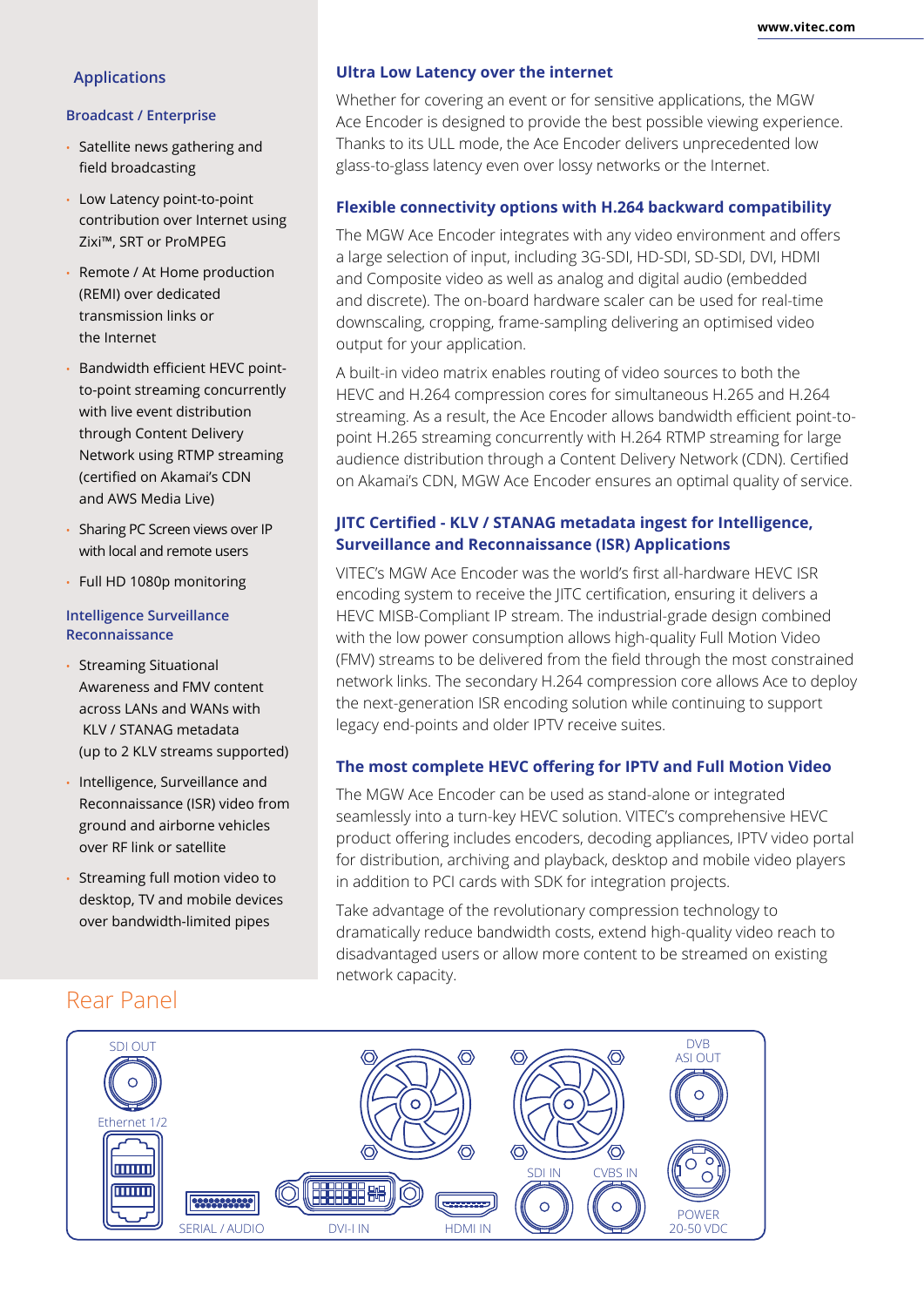# Technical Specification

## **Video Inputs**

- 1 x 3G/HD-SDI/SD-SDI (SMPTE 259M-C, SMPTE 292M, SMPTE 274M, SMPTE 296M, SMPTE 424M, SMPTE 425M-A)
- $\cdot$  1 x HDMI v1.3
- (support for HDCP and non-HDCP protected sources)  $\cdot$  1 x DVI-D
- 1 x Composite/CVBS

## **Input Resolutions / Frame Rates:**

- 2048x1080p @ 24, 23.976Hz
- 1920x1080p @ 60, 59.94, 50, 30, 29.97, 25, 24, 23.976 Hz
- 1920x1080i @ 60, 59.94, 50 Hz
- 1600x1200p @ 60, 50 Hz
- 1400x1050p @ 60, 50 Hz
- 1440x900p @ 60, 50 Hz
- 1366x768p @ 60, 50 Hz
- 1280x800p @ 60, 50 Hz
- 1280x1024p @ 60, 50 Hz
- 1280x768p @ 60, 50 Hz
- 1024x768p @ 60, 50 Hz
- 1280x720p @ 60, 59.94, 50, 30, 29.97,25 Hz
- 720x480p @ 59.94 Hz
- 720x480i @ 59.94 Hz (NTSC)
- 720x576p @ 50 Hz
- 720x576i @ 50 Hz (PAL)

### **Audio Input/Output**

- 1 x SDI Embedded audio input
- 1 x HDMI Embedded audio input
- 1 x Analog unbalanced stereo audio input, AC-coupled (RCA Female)
- 1 x Balanced analog stereo audio input (XLR)
- 1 x Analog unbalanced stereo audio output for talkback, AC-coupled (RCA emale)

#### **Video Output - HEVC (H.265)**

- Powered by VITEC HEVC GEN2+ encoder
- MPEG-H HEVC (ISO/IEC 23008-2)
- Modes:
	- Main / Main 10 Profiles : 4:2:0 8-bits / 10-bits
	- Main 4:2:2 Profile : up to 4:2:2 8-bits / 10-bits
- Level up to 4.1, Main and High Tier
- Bit Rate: 50 Kbps 100 Mbps
- GOP : I, IP, IB, Hierarchical IBBBP and IBBBBBBBP
- Frame Rate: 1-60 fps. Configurable down sampling modes from 1 to 60fps
- Bit Rate Regulation Modes: Constant (CBR), Variable (VBR)
- Output Resolutions: Highly configurable from CIF up to 1920x1080
- Advanced scene change / fade and flash detection
- Encoding Latency: 10ms (Ultra Low Latency Mode), 55ms (Other)

# **Video Output - MPEG-4 AVC/H.264**

- MPEG-4 AVC/H.264
	- (ISO\IEC 14496-10 MPEG-4 AVC Rec. ITU-T H.264)
- Modes:
	- Baseline Profile L3
	- Main Profile L3 and L4
	- High Profile L4 and L4.2
- Bit Rate: 100 Kbps 15 Mbps
- Frame Rate: 1-60 fps. Configurable down-sampling modes.
- Bit Rate Regulation Modes: Constant (CBR), Variable (VBR)
- Output Resolutions: Highly configurable from CIF up to 1920x1080
- Encoding Latency: 65ms

# **Audio Output**

- MPEG-4 AAC-LC (ISO/IEC 14496-3), AAC-ELD, MPEG-1 L2
- Up to x16 audio encoding channels
- Stereo and mono modes
- Bit Rate: 32Kbps 192Kbps in Stereo, 16Kbps - 128Kbps in Mono
- Sampling Rate: 16 kHz 48 kHz

# **Ancillary Data Support**

- Timecode (SMPTE12M-2)
- High Dynamic Range (HDR):
	- HDR10 (SMPTE ST 2084/ITU-R BT.2100)
	- HLG (ITU-R BT.2100) from SDI (support of SMPTE ST 2108 HDR metadata)
- Ad Signaling:
	- SCTE104 messages capture from SDI input (VANC)
	- Embedded as SCTE35 in MPEG-TS
- Closed captions (HEVC channel):
	- CEA-708 / CEA-608
	- Transport: ANSI/SCTE 128, ATSC A/72 [CC in HEVC user data]

# **Network Protocols**

- UDP TS: MPEG Transport Stream over UDP
- RTP TS: MPEG Transport Stream over RTP
- RTP ES (RTSP): Elementary stream over RTP
- Zixi™ Stream protection
	- Zixi™ P2P and Broadcaster modes
	- Zixi™ ABR streaming (Adaptive Bitrate)
	- Zixi™ Low Latency
- RTP TS with ProMPEG Forward Error Correction (SMPTE 2022)
- SRT Caller, Listener and RendezVous with FEC support:
	- SRT Listener multi-destination (up to 100Mb/s output traffic)
- Stream ID / tagging for easier streaming port management
- RIST Main and Simple profile
- RTMP and RTMPS (H.264)
- Unicast and Multicast (IGMPv3) streaming
- HTTPS, SSH, SAP
- NTP, PTP v1 & v2 (IEEE 1588-2002, IEEE 1588-2008)